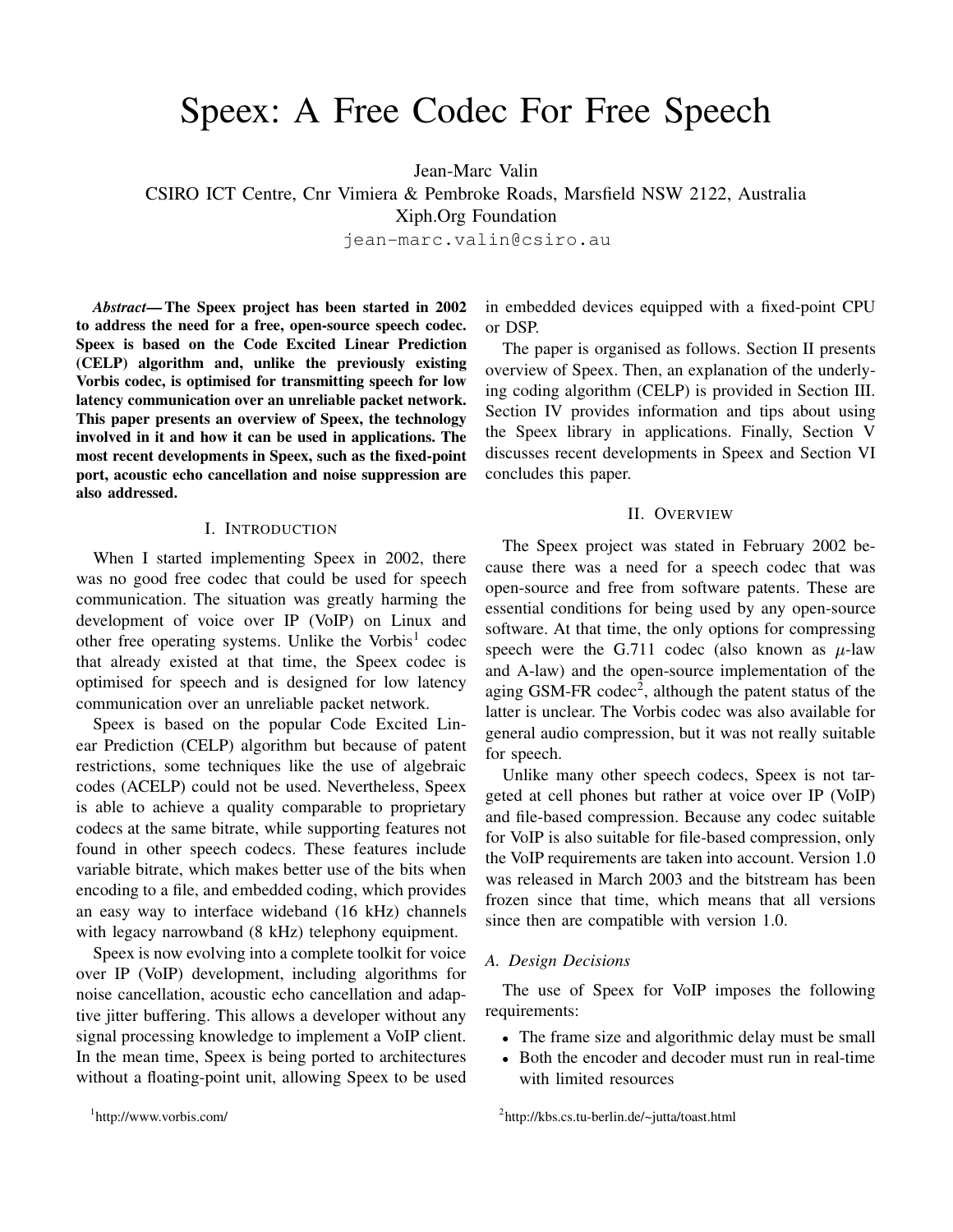- The effect of lost packets during transmission must be minimised
- The codec must support both narrowband and wideband
- Multiple bit-rates and quality settings must be supported to take into account different connection speeds
- Good compression must be achieved while avoiding known speech coding patents

The CELP algorithm [1] was chosen because of its proven track record from low bitrates (e.g. DoD CELP at 4.8 kbps) to high bitrates (e.g. G.728 LD-CELP at 16 kbps) and because the patents on the base algorithm have now expired. Unfortunately, newer variants such as the use of arithmetic codebooks in ACELP could not be used in Speex because of patent issues. It was decided to encode in chucks of 20 ms (frame size) and only use 10 ms of additional buffering (look-ahead).

Because Speex is designed for VoIP instead of cell phones (like many other speech codecs) it must be robust to lost packets, but not to corrupted ones – UDP/RTP packets either arrive unaltered or they don't arrive at all. For this reason, we have chosen to restrict the amount of inter-frame dependency to pitch prediction only, without incurring the overhead of coding frames independently as done in the iLBC [2] codec.

As much as we would like it to be true, Speex is not the most technologically advanced speech codec available and it was never meant to be. The original goal was to achieve the same quality as state-of-the-art codecs with comparable or slightly higher bit-rate and this goal has been achieved.

Speex also has the following features, some of which are not found in other speech codecs:

- Integration of narrowband and wideband using an embedded bit-stream
- Wide range of bit-rates available (from 2 kbps to 44 kbps)
- Dynamic bit-rate switching and Variable Bit-Rate (VBR)
- Voice Activity Detection (VAD, integrated with VBR)
- Variable complexity
- Ultra-wideband mode at 32 kHz
- Intensity stereo encoding option

## *B. Legal Status*

One of the most frequently asked question about Speex is: "But how can you be sure it is not patented?". The short answer is that we don't know for sure. The longer answer is that first, we (Xiph.Org, me) obviously did not patent Speex. During development, we were careful not to use techniques known to be patented and we searched through the USPTO database to see if anything we were doing was covered.

That being said, we cannot offer any absolute warranty regarding patents. No company does that, simply because of the mess the patent system is. Even if you pay for a codec, you cannot have the guaranty that nobody else owns a (previously unknown) patent on that codec. Even if someone comes forward and claims to have a patent on a certain piece of software, it takes years of legal procedures to sort out. This has been happening recently with the JPEG standard, which has always been thought to be free of patents. It is not yet clear what will happen in this particular case. Sadly, this is how things are when it comes to patents – at least in the United States because every country has different patent laws, which makes the matter even more complicated.

In any program written that is longer than "Hello World" (and even that!), there might be a patent issue, generally a trivial patent (e.g. 1-click shopping) nobody thought about. There are probably patents out there claiming rights on "using a computer for doing useful things" or something like that. What this means for Speex is that we did our best to avoid known patents and minimise the risk. This is about the best that can be done when writing software at the moment, regardless of whether the software is Free or proprietary.

#### III. SPEEX AND CELP

Speex is based on CELP, which stands for Code Excited Linear Prediction. The CELP technique is based on three ideas:

- 1) Using a linear prediction (LP) model to model the vocal tract;
- 2) Using of an adaptive and a fixed codebook as the input (excitation) of the LP model;
- 3) Performing a search in closed-loop in a "perceptually weighted domain".

The description of the Speex encoder and decoder in this section has been greatly simplified for clarity purposes. Nonetheless, speech processing knowledge is required to understand some parts.

## *A. Source-Filter Speech Model*

Before going into Speex and CELP in details, let us introduce the source-filter model of speech. This model assumes that the vocal cords are the source of spectrally flat sound (the "excitation signal"), and that the vocal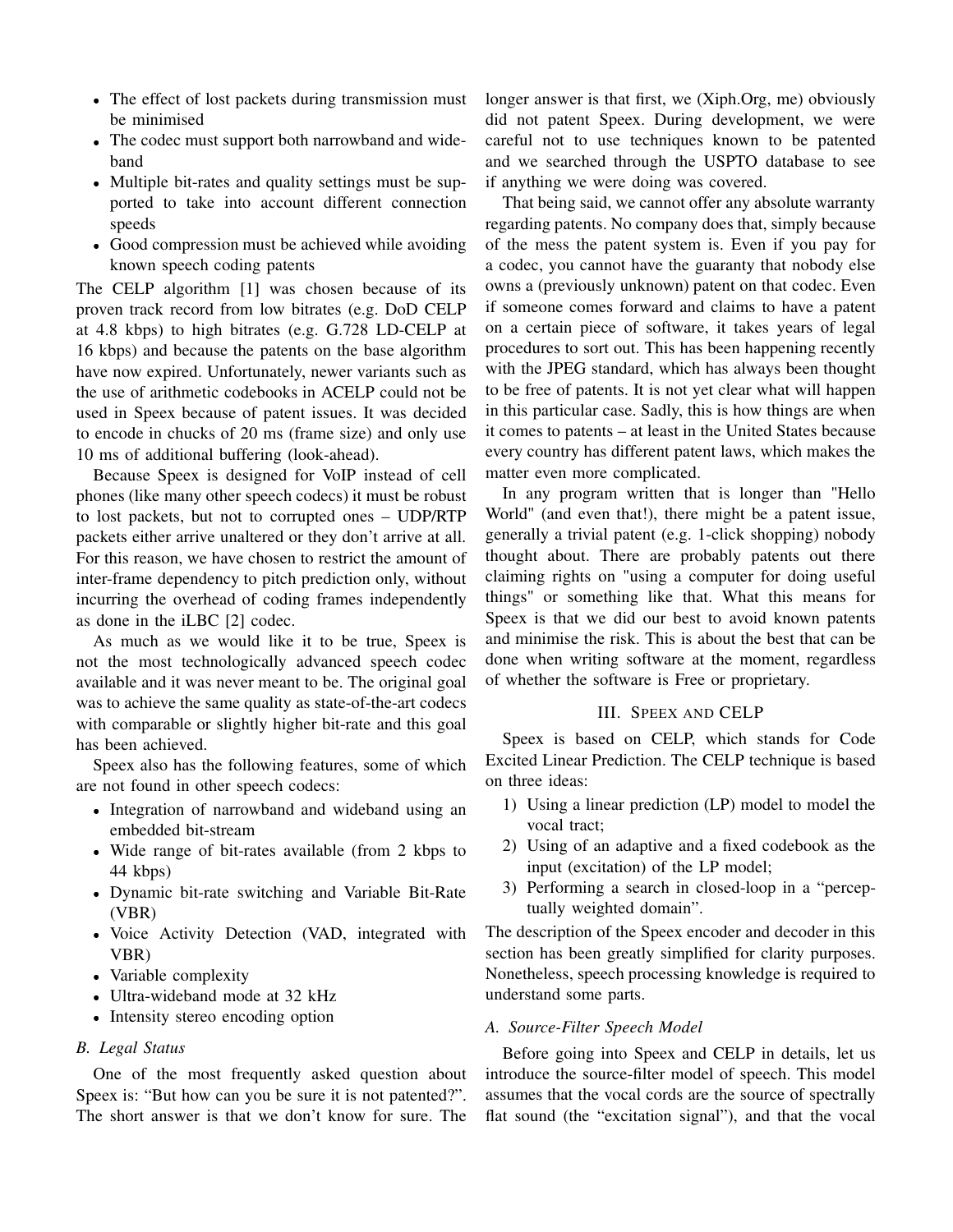tract acts as a filter to spectrally shape the various sounds of speech. While still an approximation, the model is widely used in speech coding because of its simplicity. Its use is also the reason why most speech codecs (Speex included) perform badly on music signals.

The different phonemes can be distinguished by their excitation (source) and spectral shape (filter). Voiced sounds (e.g. vowels) have an excitation signal that is periodic and that can be approximated by an impulse train in the time domain or by regularly-spaced harmonics in the frequency domain. On the other hand, fricatives (such as the "s", "sh" and "f" sounds) have an excitation signal that is similar to white Gaussian noise. So called "voice fricatives" (such as "z" and "v") have excitation signal composed of an harmonic part and a noisy part.

#### *B. Speex Decoder*

Before exploring the complex encoding process of Speex we introduce the Speex decoder here. For the sake of simplicity only the narrowband decoder is presented. Figure 1 describes a generic CELP decoder. The excitation is produced by summing the contributions from an adaptive (*aka* pitch) codebook and a fixed (*aka* innovation) codebook:

$$
e[n] = e_a[n] + e_f[n] \tag{1}
$$

where  $e_a[n]$  is the adaptive codebook contribution and  $e_f[n]$  is the fixed codebook contribution.

The filter that shapes the excitation has an all-pole (infinite impulse response) model of the form  $1/A(z)$ , where  $A(z)$  is called the prediction filter and is obtained using linear prediction (Levinson-Durbin algorithm). An all-pole filter is used because it is a good representation of the human vocal tract and because it is easy to compute.

In Speex, frames are 20 ms long, which is 160 samples for narrowband. Furthermore, each frame is divided into 4 sub-frames of 40 samples that are encoded sequentially. In most modes, only the synthesis filter and the global excitation gain (see below) is encoded on a frame basis, the other parameters are encoded on a sub-frame basis.

Speex includes three main differences compared to most recent CELP codecs. First, while most recent CELP codecs make use of fractional pitch estimation [3] with a single gain, Speex uses an integer to encode the pitch period, but uses a 3-tap predictor [4] (3 gains). The adaptive codebook contribution can thus be expressed as:

$$
e_a[n] = g_0e[n - T - 1] + g_1e[n - T] + g_2e[n - T + 1]
$$
 (2)



Fig. 1. A generic CELP decoder.

where  $g_0$ ,  $g_1$  and  $g_2$  are the pitch gains and are jointly quantised (VQ).

Many current CELP codecs use moving average (MA) prediction to encode the fixed codebook gain. This provides slightly better coding at the expense of introducing some extra dependency with past frames. Speex encodes the fixed codebook gain as a global excitation gain for the frame as well as a set of sub-frame gain corrections.

Speex uses sub-vector quantisation of the innovation (fixed codebook) signal. Unfortunately, this is not a very efficient quantisation method, but it was the best that could be used given patent restrictions. Each sub-frame is divided into sub-vectors of length ranging between 5 and 20 samples. Each sub-vector is chosen from a bitrate-dependent codebook and all sub-vectors are then concatenated. As an example, the 3.95 kbps mode uses a sub-vector size of 20 samples with 32 entries in the codebook (5 bits). This means that the innovation is encoded with 10 bits per sub-frame, or 2000 bps. On the other hand, the 18.2 kbps mode uses a sub-vector size of 5 samples with 256 entries in the codebook (8 bits), so the innovation uses 64 bits per sub-frame, or 12800 bps.

#### *C. Speex Encoder*

 $e[n-T+1]$  (2) not possible in practice for two reasons: the required The main principle behind CELP is called Analysisby-Synthesis (AbS) and means that the encoding (analysis) is performed by perceptually optimising the decoded (synthesis) signal in a closed loop. In theory, the best CELP stream would be produced by trying all possible bit combinations and selecting the one that produces the best-sounding decoded signal. This is obviously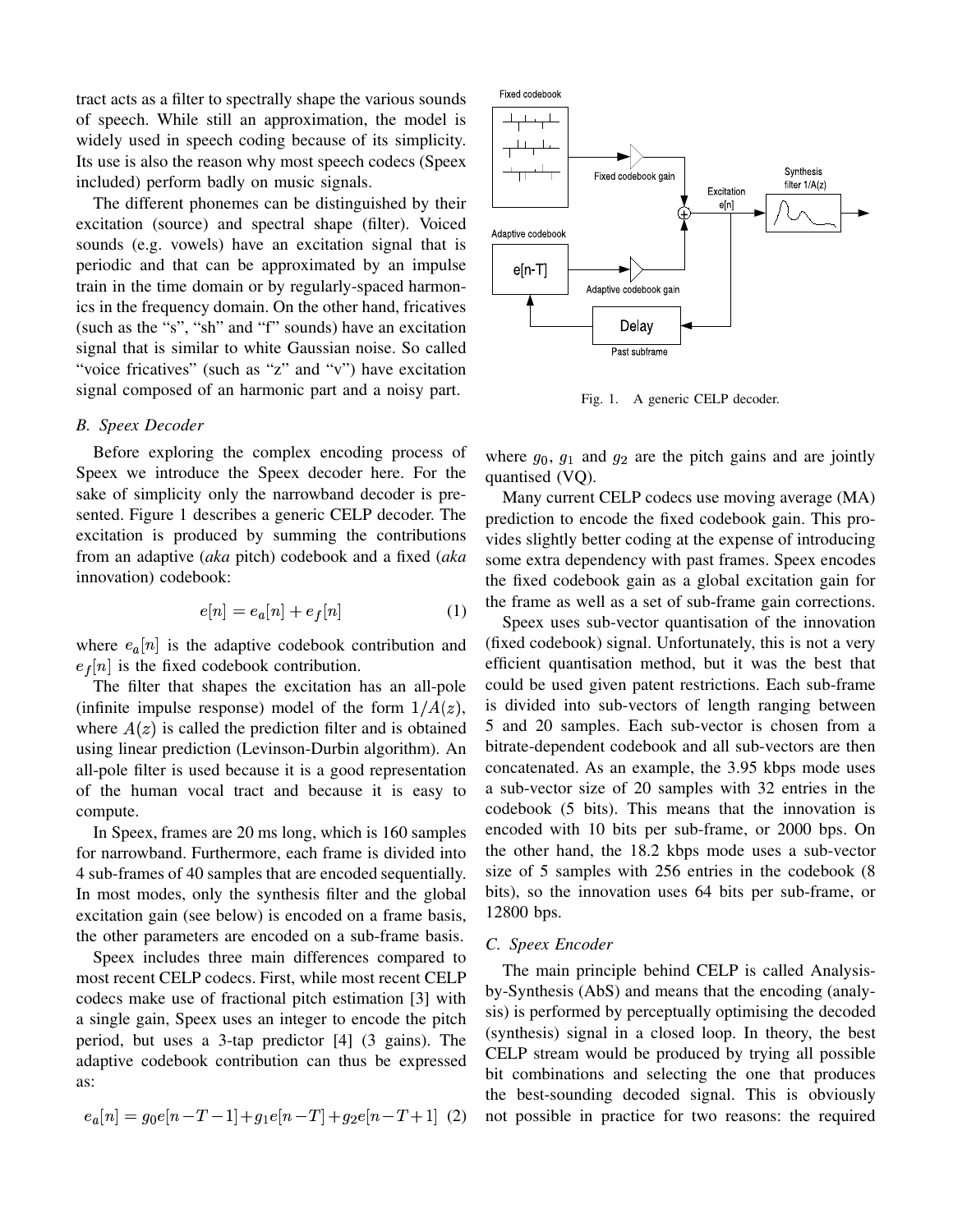complexity is beyond any currently available hardware and the "best sounding" selection criterion implies a human listener.

In order to achieve real-time encoding using limited computing resources, the CELP optimisation is broken down into smaller, more manageable, sequential searches using a simple perceptual weighting function. In the case of Speex, the optimisation is performed in four steps

- 1) Linear prediction analysis is used to determine the synthesis filter, which is converted to Line Spectral Pair (LSP) coefficients and vector-quantised.
- 2) The adaptive codebook entry and gain are jointly searched for the best pitch-gain combination using AbS.
- 3) The fixed codebook gain is determined in an "open-loop" manner only the energy of the excitation signal.
- 4) The fixed codebook is searched for the best entry using AbS.

Optimisation for steps 2) and 4) are performed in the so called "perceptually weighted domain", meaning that we try to minimise the perceptual difference with the original (as opposed to simply maximising the signal-tonoise ratio). In order to do that, the following weighting filter is applied on the input signal:

$$
W(z) = \frac{A(z/\gamma_1)}{A(z/\gamma_2)}\tag{3}
$$

where  $A(z)$  is the linear prediction filter and  $\gamma_1$  and  $\gamma_2$  rate. control the shape of the filter by moving the poles and zeros toward the centre of the *z*-transform unit circle (Speex uses  $\gamma_1 = 0.9$  and  $\gamma_2 = 0.6$ ). The filter defined in 3 is in fact a very, very rough approximation for what is known as the "masking curve" in audio codecs such as Vorbis. The overall effect of the weighting filter  $W(z)$  audio whenever is that the encoder is allowed to introduce more noise at frequencies where the power level is high and less noise at frequencies where the power level is low.

## *D. Wideband CELP (aka SB-CELP)*

The wideband mode in Speex differs from most wideband speech codecs as it separates the signal into two sub-bands (SB-CELP). The lower band is encoded using the narrowband encode. This has the advantage of making it easy to interoperate with "legacy" systems (e.g. PSTN) operating in narrowband. The highband is encoded using a CELP encoder similar to the narrowband encoder with the difference that only a fixed codebook is used, with no adaptive codebook. The high-band information is encoded after then narrowband (low-band) data, so simply discarding the last part of a wideband frame produces a valid narrowband frame. Alternatively, a wideband decoder is able to identify that the high-band information is missing and thus is able to decode a narrowband frame.

One particularity of the wideband mode made possible by the SB-CELP scheme is that for low-bitrate, only the spectral shape (envelope) of the high-band is encoded. The high-band excitation is obtained simply by "folding" the narrowband excitation. The technique is similar to the low bit-rate encoding of the high frequencies described in [5].

## IV. IMPLEMENTING SPEEX SUPPORT

Unlike most speech codecs, Speex supports several sampling rates and several bit-rates for each sampling rate. The thing one must determine before choosing a codec (or in this case, which mode of the codec) is:

- What is the bandwidth available?
- What is the quality requirement?
- What is the latency requirement?

 $2$  rate. When designing a Voice over IP application, the first aspect one must consider is the fact that the combination of IP, UDP and RTP incurs an overhead of 40 bytes per packet transmitted. When transmitting one packet every 20 ms as is commonly done, the overhead is equal to 16 kbps! Considering that, it is obvious that in most situations, there is little incentive to use very low bit-

#### *A. Choosing the Right Mode*

The first choice one must make when using Speex is the sampling rate used. For new applications, it is recommended to use wideband (16 kHz sampling rate) audio whenever possible. Wideband speech sounds much clearer than narrowband speech and is also easier to understand. In many case, for example when implementing a VoIP application, it is a good idea to also support narrowband – either directly or through the wideband encoder/decoder. In this context, narrowband is useful for both compatibility reasons (with clients that may not support wideband) and because at very low bit-rates (<10 kbps), it sometimes provides better quality than wideband.

Once the sampling rate is chosen, one must decide on the bitrate. It is generally recommended to use constant bitrate (CBR) in voice over IP applications because of the fixed channel (especially if using a modem) capacity. On the other hand, VBR is usually more efficient for file compression, because bits can be allocated where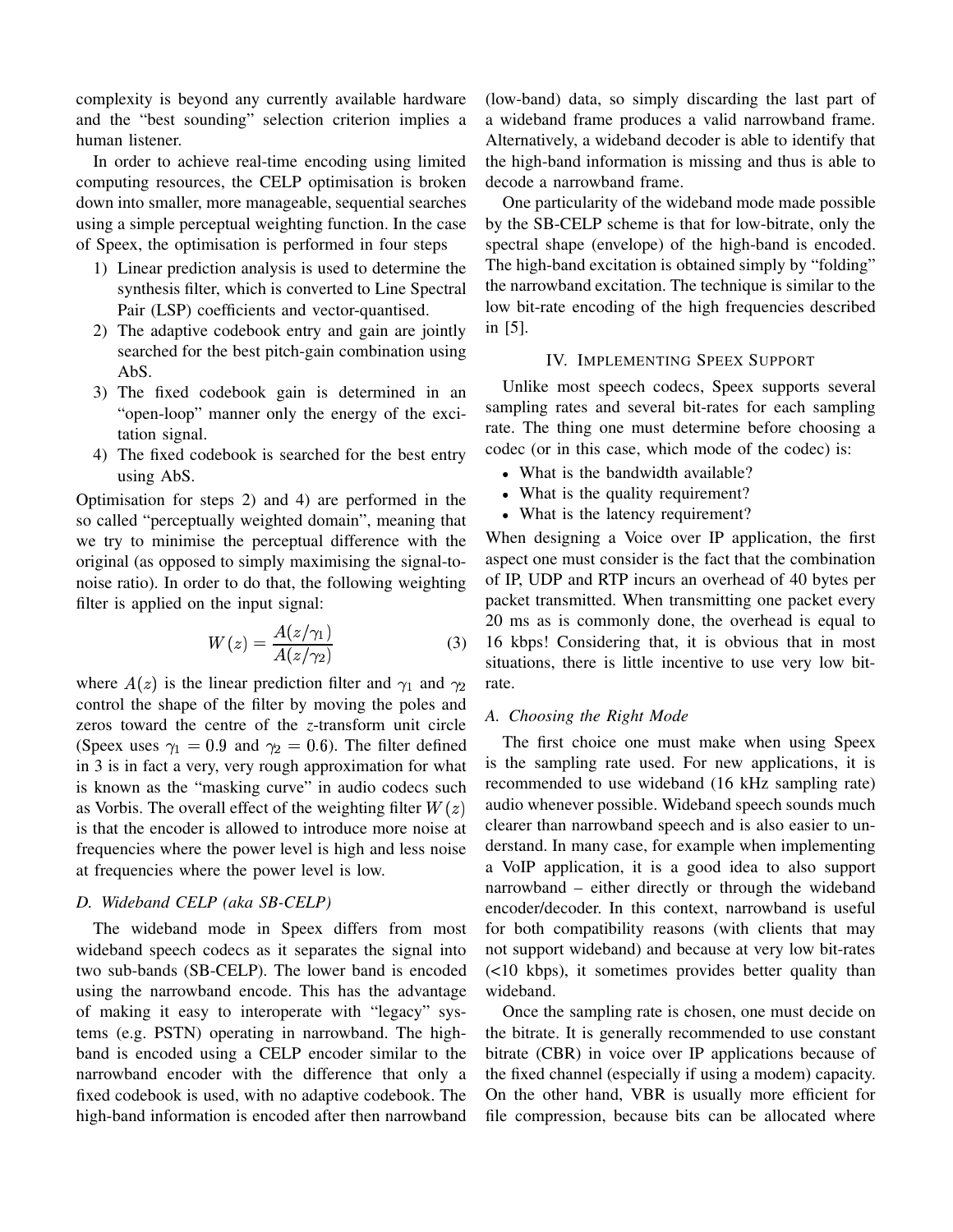needed. When calculating for a target bit-rate, it is important to also consider the overhead. The VoIP overhead when using RTP and one frame per packet is 16 kbps, so when using a 56 kbps modem, this leaves very little bandwidth for the codec itself. For file encoding in Ogg, the overhead is approximately 1 byte per frame, so it is usually not problematic. For very low bit-rates, the *–nframes* option to *speexenc* can be useful as it packs multiple frames in an Ogg packet.

## *B. Libspeex API Overview*

The reference implementation of Speex uses a C API. Only an overview of the codec API is provided here. When using Speex, one must first create an instance of an encoder and/or a decoder. If more than one channel is used, then an instance is required for each channel (Speex is not stateless).

In order to encode speech using Speex, the following header must be included:

#include <speex/speex.h>

Then, a Speex bit-packing struct and a encoder state are necessary:

SpeexBits bits; void \*enc;

These are initialized by:

```
speex_bits_init(&bits);
enc = speex encoder init(&speex nb mode);
```
For wideband coding, speex\_nb\_mode will be replaced by speex\_wb\_mode. In most cases, you will need to know the frame size used by the mode you are using. The value can be obtained in the frame\_size variable using:

```
speex_encoder_ctl(enc,
  SPEEX_GET_FRAME_SIZE,&frame_size);
```
In practice, frame\_size will correspond to 20 ms when using 8, 16, or 32 kHz sampling rate.

Once the initialization is complete, frames can be encoded using:

```
speex_bits_reset(&bits);
speex_encode_int(enc_state, input_frame,
   &bits);
nbBytes = speex_bits_write(&bits, byte_ptr,
  MAX_NB_BYTES);
```
where input\_frame is a  $(int16_t * )$  pointing to the beginning of a speech frame, byte\_ptr is a *(char \*)* where the encoded frame will be written, MAX\_NB\_BYTES is the maximum number of bytes that can be written to byte\_ptr without causing an overflow and nbBytes is the number of bytes actually written to byte\_ptr (the encoded size in bytes). Before calling speex\_bits\_write, it is possible to find the number of bytes that need to be written by calling speex\_bits\_nbytes(&bits), which returns a number of bytes.

After you're done with the encoding, all resources can be freed using:

```
speex_bits_destroy(&bits);
speex_encoder_destroy(enc_state);
```
The decoder API can be used in a similar manner. For more details, refer the Speex manual<sup>3</sup>.

# *C. Common Layer 8 Problems*

There are problems that frequently arise when implementing support for Speex. While some of them are due to programming errors, most are by sending or receiving the wrong signals. The most important aspect for the input signal is the amplitude. Speex can encode any signal in the  $[-32768, 32767]$  range. However, it is best to make use of the full dynamic range without being too close to saturation because that could cause the decoded speech to saturate even if the encoded speech does not. In practice, it is best to scale the input signal so the maximum amplitude is between 5000 and 20000.

Another important characteristics of the signals is the frequency content. DC offsets should be avoided at all cost as it causes the Speex encoder to produce bad sounding files (DC is never needed for audio). A DC offsets is sometimes caused by a cheap soundcard and means that the signal is not centred around the zero (zero-mean). In the most simple case, a DC offset can easily be removed using a notch filter of the form:

$$
N(z) = \frac{1 - z^{-1}}{1 - \alpha z^{-1}}\tag{4}
$$

where a value of  $\alpha = 0.98$  is usually appropriate for both narrowband and wideband. The filter described in (4) can be implemented as:

```
#define ALPHA .98f
static float mem=0;
for (i=0; i < f rame_size;i++){
mem = ALPHA*mem + (1 - ALPHA)*input[i];output[i] = output[i] - mem;}
```
While the effect is less obvious, sometimes excessive amount of low frequencies can cause sub-optimal encoding with Speex. As a general rule, narrowband audio should be high-pass filtered at 300 Hz and wideband audio should be filtered at 50 Hz. It is one of the planned features for Speex to do the filtering automatically, this has not been done yet (as of November 2005).

```
3
http://www.speex.org/docs.html
```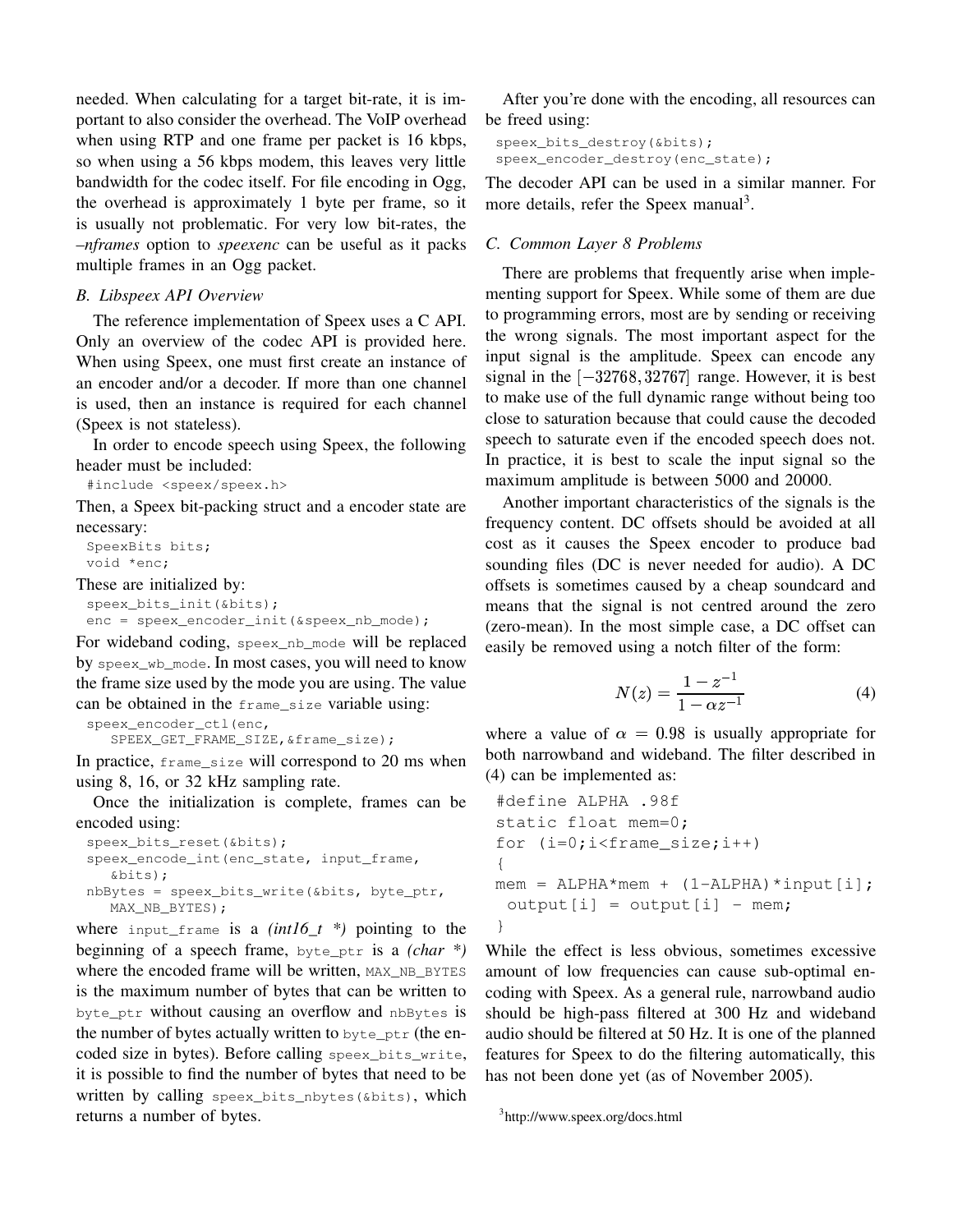# V. RECENT DEVELOPMENTS

Improvements to Speex have continued since the Speex bitstream was frozen with the release of version 1.0. These improvements are included in the 1.1.x unstable branch, which will lead to version 1.2. These are improvements to the actual implementation as well as extra features outside of the codec itself. It should be emphasised that the bitstream of version 1.2 will be exactly the same as for version 1.0.

# *A. Fixed-Point Port*

Since November 2003 (version 1.1.1), work has been going on to convert Speex to fixed-point. This effort has been pushing Speex into embedded devices.

While the port is not yet complete (as of November 2005), a large part of the code has now been converted. Because the fixed-point code is implemented using arithmetic operator abstraction (macros), using Speex on a fixed-point architecture is as simple as configuring with the –enable-fixed-point option or defining the FIXED\_POINT macro. As of November 2005, the status of the different components of Speex regarding fixed-point are as follows:

- Narrowband: Completely converted for all constant bit-rates ranging from 3.95 kbps to 18.2 kbps (inclusively). Other bit-rate and narrowband options have only a few float operations left (float emulation is realistic)
- Wideband: Mostly converted to fixed-point, but some float operations are left (float emulation is realistic on a fast chip).
- Preprocessor: Not converted to fixed-point yet.
- Echo canceller: Fixed-point port planned in the near future.

Using the fixed-point port, Speex is known to run on the following fixed-point architectures:

• Blackfin  $(\mu \text{Clinux})$ 

Speex now includes architecture-dependent optimisations for the Analog Devices Inc. Blackfin DSP. It is possible to develop with Speex on Blackfin using  $\mu$ Clinux<sup>4</sup>, GCC and Linphone<sup>5</sup> on the GPL-licensed STAMP board<sup>6</sup>.

 ARM (Linux, Symbian) Speex includes architecture-dependent optimisations for the ARM v4 and ARM v5E architectures.

4 http://blackfin.uclinux.org/

<sup>5</sup>http://www.linphone.org/

6 http://blackfin.uclinux.org/projects/stamp/

The GCC compiler can be used to compile Speex on ARM.

TI C55x, C54x, C6x.

Speex has been adapted to the "non-conventional" architecture of these TI DSP families. There are unfortunately no architecture-dependent optimisations yet and (to the author's knowledge) no Free compiler available.

Other fixed-point architectures may also be able to run Speex simply by enabling fixed-point compilation.

## *B. Preprocessor*

A preprocessor module was introduced early in the 1.1.x branch. It is still under development, but many developers have already used it successfully. The preprocessor is designed to be used on the audio *before* running the encoder and provides three functionalities:

- noise suppression (denoiser)
- automatic gain control (AGC)
- voice activity detection (VAD)

The denoiser can be used to reduce the amount of background noise present in the input signal. This provides higher quality speech whether or not the denoised signal is encoded with Speex (or at all). However, when using the denoised signal with the codec, there is an additional benefit. Speech codecs in general (Speex included) tend to perform poorly on noisy input and tend to amplify the noise. The denoiser greatly reduces this effect.

Automatic gain control (AGC) is a feature that deals with the fact that the recording volume may vary by a large amount between different hardware and software setups. The AGC provides a way to adjust a signal to a reference volume. This is useful for voice over IP because it removes the need for manual adjustment of the microphone gain. A secondary advantage is that by setting the microphone gain to a conservative (low) level, it is easier to avoid clipping.

The voice activity detector (VAD) provided by the preprocessor is more advanced than the one directly provided in the codec. Unfortunately, it cannot directly be used by the encoder yet.

# *C. Acoustic Echo Cancellation*

The Speex library now includes an echo cancellation algorithm suitable for Acoustic Echo Cancellation (AEC). AEC is especially useful in applications (VoIP or others) where one records from a microphone while speakers are being used. Speex uses an implementation of the multidelay block frequency (MDF) algorithm [6].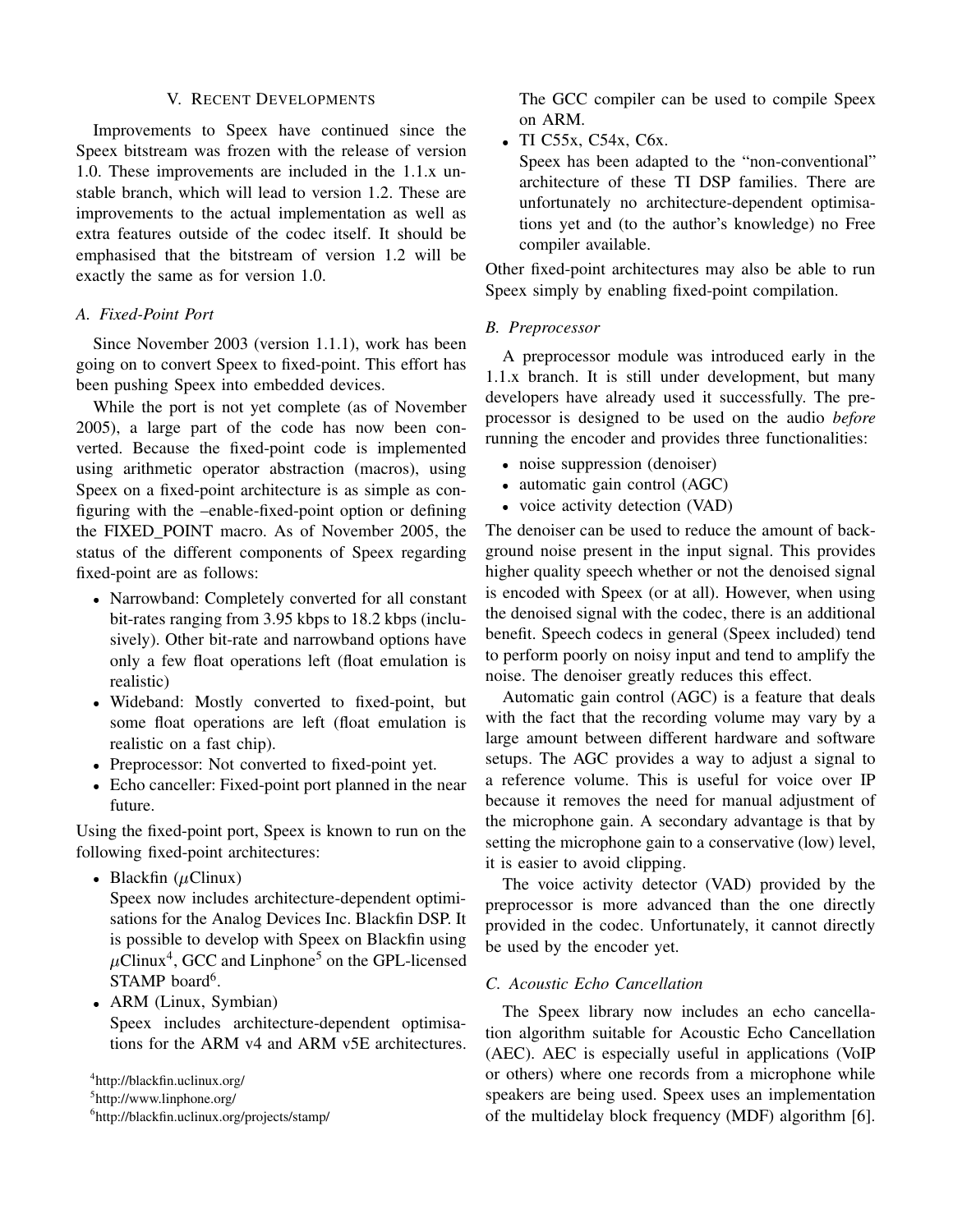Again, the algorithm is still under development, but has already been successfully used in some applications.

Echo cancellation algorithms are generally very dependent on the quality and characteristics of the processed signals. The Speex AEC is no exception and there are several things that may prevent the echo canceller from working properly, some of which are non-obvious to people with no signal processing background. While it is always possible to encounter a bug in the Speex AEC, there are many other options that should be considered before.

First, using a different soundcard to do the capture and playback will not work, regardless of what some people think. The only exception to that is if the two cards can be made to have their sampling clock "locked" on the same source. However, this feature is only supported on professional soundcards.

The delay between the record and playback signals must be minimal. Any signal played has to "appear" on the playback (far end) signal slightly before the echo canceller "sees" it in the near end signal. However, excessive delay means that part of the filter length is wasted. In the worst-case situation, the delay is such that it is longer than the filter length, in which case, no echo can be cancelled.

When it comes to echo tail length (filter length), longer is not necessarily better. The longer the tail length, the longer it takes for the filter to adapt. Of course, a tail length that is too short will not cancel enough echo, but the most common problem seen is that people set a very long tail length and then wonder why no echo is being cancelled (or why adaptation is very slow).

Non-linear distortion cannot (by definition) be modelled by the linear adaptive filter used in the echo canceller and thus cannot be cancelled. It is thus best to use good audio hardware and avoid saturation/clipping at all cost. Also, the AEC should be the first algorithm to process the microphone signal and the last algorithm to see the speaker (far end) signal. A common mistake when implementing echo cancellation is to use noise suppression or automatic gain control before the AEC. Any processing, especially if it is non-linear, should occur only after the echo cancellation algorithm.

# VI. CONCLUSION

In this paper, the origin and design goals of the Speex speech codec were presented. Also, a description of the CELP algorithm and its implementation in Speex was given. Some guidelines for programming with libspeex and choosing the right encoding options were provided in order to help developers make better use of Speex in applications.

Even though the bitstream itself has been frozen for more than two years, work on Speex is continuing. Recent improvements focus on bringing support for fixedpoint CPU and DSP architectures as well as providing additional functionality, such as echo cancellation and noise suppression, that are useful for VoIP applications.

## **RESOURCES**

Speex: http://www.speex.org Speex mailing list: speex-dev@xiph.org Xiph.Org Foundation: http://www.xiph.org

# APPLICATION SUPPORT

Speex is supported in the following applications<sup>7</sup>:

- OpenH323 (http://www.openh323.org/): Free implementation of the H323 protocol
- Linphone (http://www.linphone.org/): SIP-based VoIP application, one of the first application to support Speex
- Gnomemeeting (http://www.gnomemeeting.org/): VoIP application based on OpenH323 (with SIP support coming)
- Sweep (http://www.metadecks.org/software/sweep/): Sound editor
- Asterisk (http://www.asteriskpbx.org/): PBX Software
- Annodex (http://www.annodex.net/): Open standard for annotating media
- Ogg DirectShow (http://www.illiminable.com/ogg/): Windows DirectShow filters for Speex, Vorbis, FLAC and Theora
- JSpeex (http://jspeex.sourceforge.net/): Java port of Speex
- Libfishsound (http://www.annodex.net/software/libfishsound/): Simple library for encoding and decoding Ogg audio files
- GStreamer (http://gstreamer.freedesktop.org/): Multimedia framework library
- MPlayer (http://www.mplayerhq.hu/): Media player
- Xine (http://xinehq.de/): Media player
- VLC (http://http://www.videolan.org/vlc/): Media player and streaming server
- $\bullet$  SIP Express Media Server (http://www.iptel.org/sems/): Extensible media server for voice services

 $7$ Only open-source software is listed here, in no particular order. This is not a complete list.